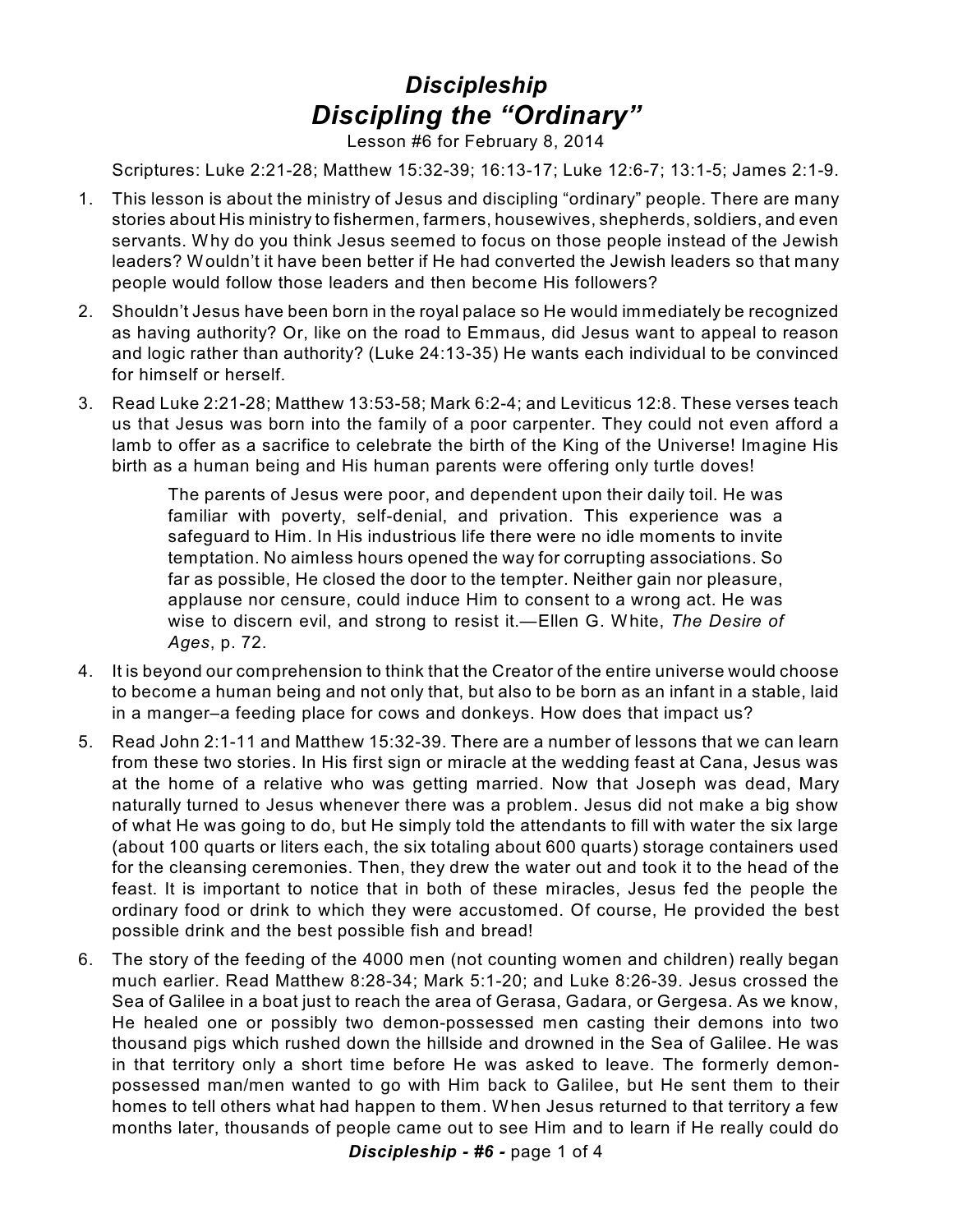what those demon-possessed men said He could do. It is interesting to notice that these two formerly demon-possessed men were the first missionaries sent by Jesus into Gentile territory.

- 7. Jesus had earlier fed the 5000 Jews as they were on their way to the Passover celebration. (See John 6.) When they had eaten of the five loaves and two fishes, the disciples gathered up 12 Jewish baskets of leftovers to benefit the "twelve tribes of Israel." When He had finished feeding the 4000 men (not counting women and children) in the area of Decapolis, He gathered up seven baskets of food to feed the "seven nations of Canaan."
- 8. Read Mark 1:16-20; compare John 1:35-42. Peter, Andrew, James, and John had known Jesus–James and John may have actually been related to Him–from the fall of A.D. 27 until the spring of A.D. 29. They had followed Him off and on during that period of time after His baptism at the Jordan River at the hands of John the Baptist. But, the time had come for them to take a deeper and more complete role in the work of Jesus.
- 9. As Jesus walked along the beach, He found the four of them with the father of James and John and the hired workers cleaning their nets after unsuccessfully fishing all night. Ellen White (*DA* 246.5-249.1) tells us that they talked that night about their prospects if they should join themselves to the ministry of Jesus. John the Baptist had recently been arrested and imprisoned. At that point, Jesus had left His ministry in Judea. The possibility that Jesus could be the Messiah they were looking for seemed ever more remote. They had just about decided that they needed to go back to their old profession. That is why they had been fishing that night. While Jesus was preaching, they were cleaning their nets!
- 10. After preaching for some time, what did Jesus do? He was sitting in Peter's boat a few feet out into the water so that a larger number of people could see and hear Him. Then, He turned to Peter, the fisherman. Jesus, the Carpenter, said, "Push out into the water, and let down your nets to catch some fish." Peter must have thought Jesus was crazy. Trying to fish with their big, bulky nets in the clear waters of the Sea of Galilee in the daytime seemed foolish to a fisherman! But, because of his respect for Jesus, he did what Jesus asked. The catch was unbelievable! Jesus could tell fish where to swim!
- 11. What are we supposed to learn from that story? Peter immediately was down on his hands and knees before Jesus, holding onto Jesus's feet and saying, "Go away from me, Lord! I am a sinful man!" (Luke 5:8, *GNB*) Peter, along with the others, realized how foolish they had been in questioning Jesus's abilities. This miracle proved to them more than almost any other could that Jesus could not only control the forces of nature but also could easily take care of them and their families for the rest of their lives.
- 12. Read Mark 6:1-3 and Matthew 13:54-57. Why did the people of Nazareth reject Jesus? When the "hometown Hero" came back to Nazareth, they were amazed at His preaching. They were looking forward to His performance of many miracles just as they had heard that He had done in other places. But, then they remembered the Boy who had grown up in their town, and they rejected Him.
- 13. Were the disciples that Jesus chose "ordinary" men? And what about the women who followed Jesus? See Luke 8:1-3. Jesus also attracted wealthy women!

Jesus chose unlearned fishermen because they had not been schooled in the traditions and erroneous customs of their time. They were men of native ability, and they were humble and teachable,–men whom He could educate for His work. **In the common walks of life there is many a man patiently treading the round of daily toil, unconscious that he possesses powers which, if called into action, would raise him to an equality with the**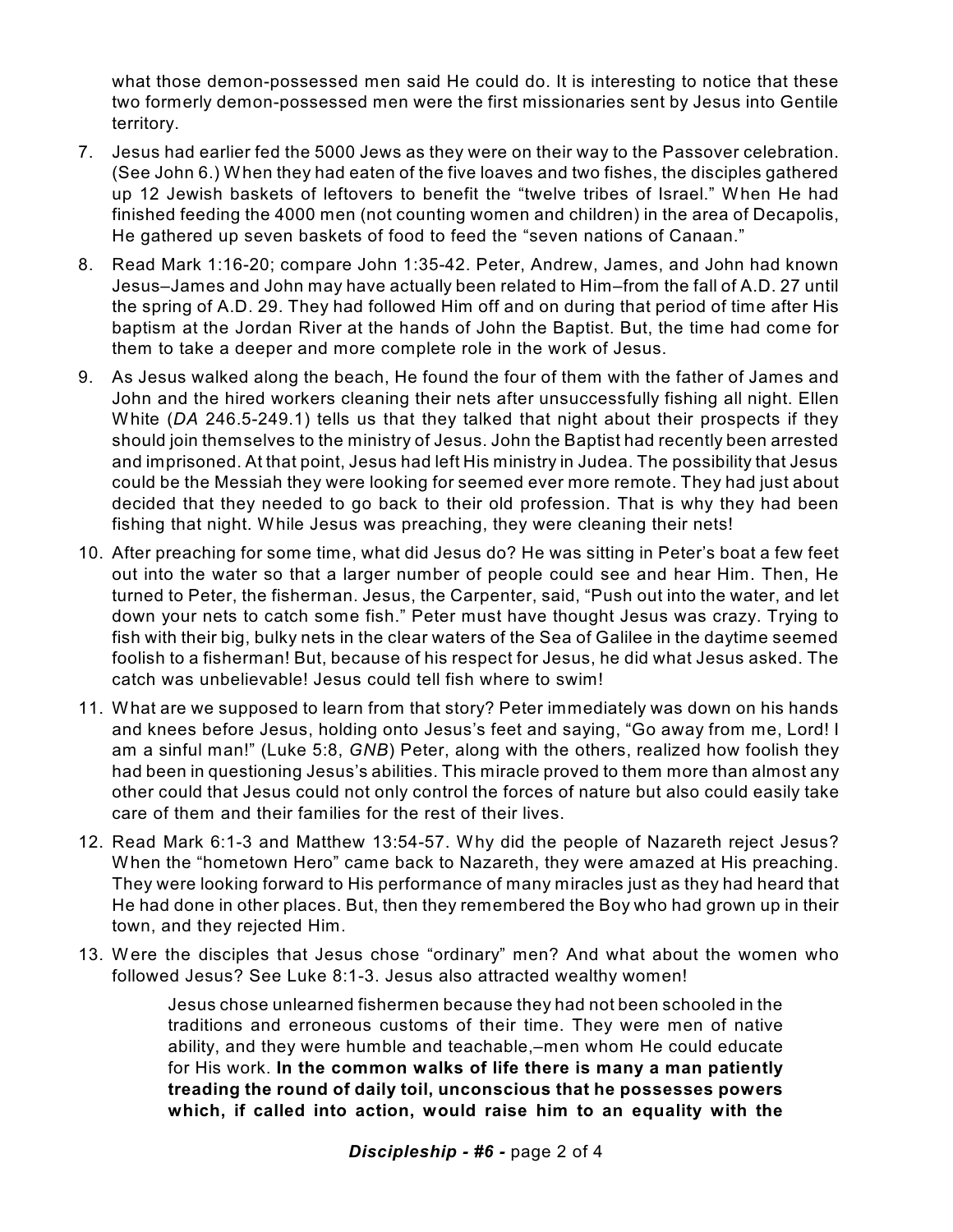**world's most honored men. The touch of a skillful hand is needed to arouse those dormant faculties. It was such men that Jesus called to be His colaborers; and He gave them the advantage of association with Himself. Never had the world's great men such a teacher.** When the disciples came forth from the Saviour's training, they were no longer ignorant and uncultured. They had become like Him in mind and character, and men took knowledge of them that they had been with Jesus. [Acts 4:8-13] (*The Desire of Ages* 250.1) [Bold and content in brackets is supplied.]

- 14. In light of these comments from Ellen White, do you think it would be correct to call these fishermen "ordinary"? Why was it that the poor were so much more willing to accept Jesus than the wealthy and influential? (Note that we will talk about the wealthy and the influential in future lessons.) Maybe the rich and influential did not feel any need!
- 15. Read Matthew 16:13-17. Don't these verses suggest that as Peter became more and more a faithful follower of Jesus, he opened his heart and his mind to the influences of the Holy Spirit? Did Peter really understand what he was saying? Read Matthew 26:75. But, despite all of that, when the real trial came, Peter denied Jesus three times. Then he ran out all the way to the Garden of Gethsemane and wished he might die. (*DA* 713.3; *19MR* 168.2; *RH*, December 26, 1899 par. 8) It is important to note as Ellen White suggested that when Jesus gave instructions to the women about their future gathering place in Galilee, He said, "Tell the disciples, and Peter." (Mark 16:7)
- 16. As He was preaching, why do you think that Jesus used so many commonplace illustrations and so much straightforward speech? Jesus knew that the "ordinary" people with whom He was working would be constantly encountering the objects of His illustrations and be reminded of what He had taught them.
- 17. Read Luke 12:6-7; 13:1-5; and Matthew 6:25-30. If we die before Jesus returns and He needs to recreate us, He needs to know the number of hairs on our heads! These verses make it very clear that God is fully aware of every detail of our lives. And that applies to every single person: "extraordinary" or "ordinary," educated or ignorant, male or female, slave or free. (Galatians 3:28)
- 18. In fact, Ellen White said, "Christ would have died for one soul in order that that one might live through the eternal ages."—*Testimonies for the Church*, vol. 8, p. 73. Elsewhere, she said, "One soul saved in the kingdom of God is worth more than ten thousand worlds like this." (*Review and Herald*, April 1, 1880 par. 1)
- 19. Read Acts 2:43-47 and 4:32-37. After the experience at Pentecost, the Christian church grew at an explosive rate. There were several reasons for that: 1) Many of those converts had heard and seen Jesus and were impressed by His work. Many of them were probably also healed by Him. 2) The early Christians treated everyone equally. They met together in homes and even in the temple, and everyone–no matter what his social standing–was welcomed. They even sold property to help support the entire group. This kind of open fellowship was almost irresistible. How well are we doing at that kind of open fellowship in our churches today? Read 1 John 3:16-19. Do we ever close our hearts against the poor?
- 20. How many of us have been guilty of thinking that the work of spreading the gospel is the pastor's work?

In this closing work of the gospel there is a vast field to be occupied; and, more than ever before, the work is to enlist helpers from the common people. Both the youth and those older in years will be called from the field, from the vineyard, and from the workshop, and sent forth by the Master to give His